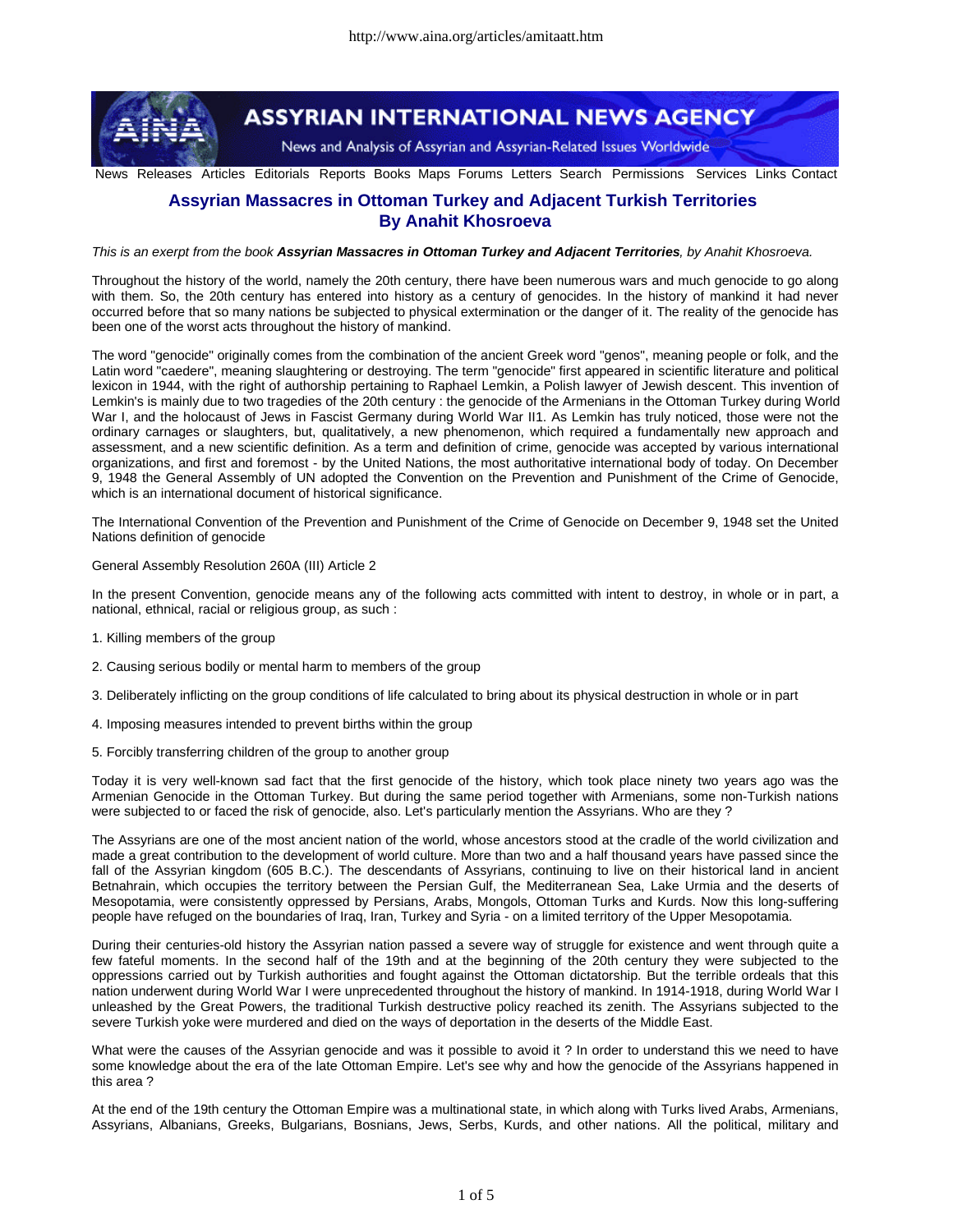spiritual power belonged to the Turks and only served toward their interests. Under the circumstances, the Turks only managed to maintain the authority by violence. It was not accidental that the policy of slaughters, which scope increased in the 20th century and rose to the level of state policy, presented the most critical feature of the internal political and national life of the Ottoman Empire and the principal weapon in solving the national problems. Hence, the history of the Ottoman Empire of the 19th and early 20th centuries appears an infinite series of slaughters, tortures and demeaning the dignity of the Armenians, Assyrians, Greeks and the other non-Turkish peoples of the Empire.

At the end of the 19th century a number of Assyrian villages could be found in the Eastern parts of the Ottoman Turkey : in the Hakkari sanjak of the vilayet (region) of Van, in the vilayets of Erzerum, Diyarbekir, Bitlis, Kharberd (Harput) and Sebastia (Sivas) in Western Armenia, as well as on the territory of Lake Urmia in Iran, Mosul in Iraq and in the north-western regions of Syria. More than one million Assyrians with common language, culture and national traditions lived there. By their social and religious characteristics they were divided into several groups. In terms of religion Assyrians were divided into Nestorians, Chaldeans, Jacobites and Orthodox believers. Socially they were divided into two large castes : Ashirets (independent tribes) and Rayas (the subordinate people), who were mainly engaged in farming and cattle breeding. Ashirets paid only nominal taxes to the Turkish government, but Rayas constantly suffered from its pillages and lived in extremely poor conditions : they were almost starving, exposed to Kurdish forays and often were forced to serve in the Turkish army.

Many Assyrians studied in Turkish educational institutions, but getting the corresponding certificates could not fill public positions. They did not even have an opportunity to economically develop their regions. Turkish authorities dissolved the Assyrians among other nations in order to deprive them of the possibility of joining and putting up a united front. Eventually, as the subsequent historical events showed, the Assyrians suffered the same cruel fate as the Armenians and other minorities living under the control of the Ottoman Turkey.

In 1876, Sultan Abdul Hamid II (1842-1918) rose to the Ottoman throne, who governed with iron hand for 33 years, up until 1909. He kept in fear and horror everyone, both his advocates and opponents, all the peoples, even the Turks. The years of his reign went down in the history of the Ottoman Empire as years of "zulum" - horror and autocratic dictatorship. He introduced individual and mass murders into the Ottoman political "culture", as the best method to settle the problems the Empire faced. Mass murders of the non-Turkish peoples in the Empire a component of the new political "culture" by Abdul Hamid. It is known that the pivotal idea of Abdul Hamid's external and internal policies was Pan-Islamism, which aimed at joining together around Turkey all the countries and territories populated with Mohammedans, by no means excepting the oppressions of non-Turkish nations and repression of national liberation movements. Military and political authorities, Kurdish Hamidiye cavalry units, and Muslim mobs all participated in the crime. In this period along with hundreds of thousands of Armenians, tens of thousands of Assyrians also fell a victim to the mass slaughters, which were organized based upon this very political intentions.

In October 1895 the mass massacres of Assyrians started in Diyarbekir and, afterwards, spread everywhere in the Empire. The Assyrian slaughters reached unprecedented levels : horrible events happened in many places, during which a great number of people emigrated, were forcedly converted to Islam or murdered. About 100 thousand Assyrians from 245 Christian villages were Islamized2. Thousands of Assyrian young girls and women were forced into Turkish and Kurdish harems.

On October 20, 1895 in Amid (Diyarbekir) slaughters of Christians were perpetrated by Turkish and Kurdish rabble. The Assyrian Church of The Blessed Virgin gave refuge to many Christians : Assyrians, Armenians, and Greeks. Fortunately, this church was not exposed to aggressions which can hardly be said about the Assyrian villages most of which were ruined and plundered by Kurds. During those dire days several Assyrians went to their clerical leader suggesting making Armenians go out of The Blessed Virgin Church in order not to draw down Turk's anger. In response to this request the Assyrian priest answered to his people : "The people who cross themselves will stay in church to the end. Should we be killed, we will be killed together"3. 119 villages in Diyarbekir region were scorched out and ruined. 6 thousand Christian families, about 30 thousand people were killed4.

The massacres of the Assyrians were continuing in every region of the Ottoman Empire. At the end of the 19th century as a result of the massacres organized by Sultan Abdul Hamid II in the Ottoman Empire along with 300 thousand Armenians 55 thousand Assyrians also fell a victim to the Turkish dictatorship5. During the Armenian slaughters these brutalities perpetrated towards the Assyrians added new pages to the bloody history of the Ottoman Empire. These were the total massacres, genocidal by nature. In fact the 19th century and especially the dreadful events of its last decade had baneful consequences for the Assyrians in the Ottoman Empire paving the way for even greater disasters.

So, the Ottoman Empire entered the 20th century as a backward dictatorial state, which organized mass slaughters of the nations inhabiting the Empire. The crisis, which involved the political, economic and social systems, still deepened. The massacres exacerbated the situation and bared the vices of the Ottoman state. In the eyes of all the peoples of the Empire, even in the eyes of the Turkish people, Sultan Abdul Hamid was an odious person, the symbol of their misfortunes, violence and torture. The idea of riddance of the bloodthirsty sultan was growing and maturing. The Young Turks were the ones to effect it. On July 23, 1908 the Committee of Union and Progress (Ittihat ve Terakki) organized a coup. Sultan Abdul Hamid was deprived of power ; in 1909 he was dethroned.

The Young Turks came onto Turkish arena under the slogans of the French Revolution : "Liberty, Equality, Fraternity". All the nations in the Empire, Moslems or Christians, welcomed the overthrow of the "red sultan" with enthusiasm. The people believed in that a new era in the history of the Ottoman Empire had dawned. Yes, shortly after, it turned out, that the Young Turks were well disguised ardent nationalists, who continued the policy of oppressions and slaughters, carried out by the preceding sultans. They were advocates of the idea of assimilation of all the nations of the Empire to create a pure Turkish nation, never even stopping before mass slaughters in order to achieve that goal.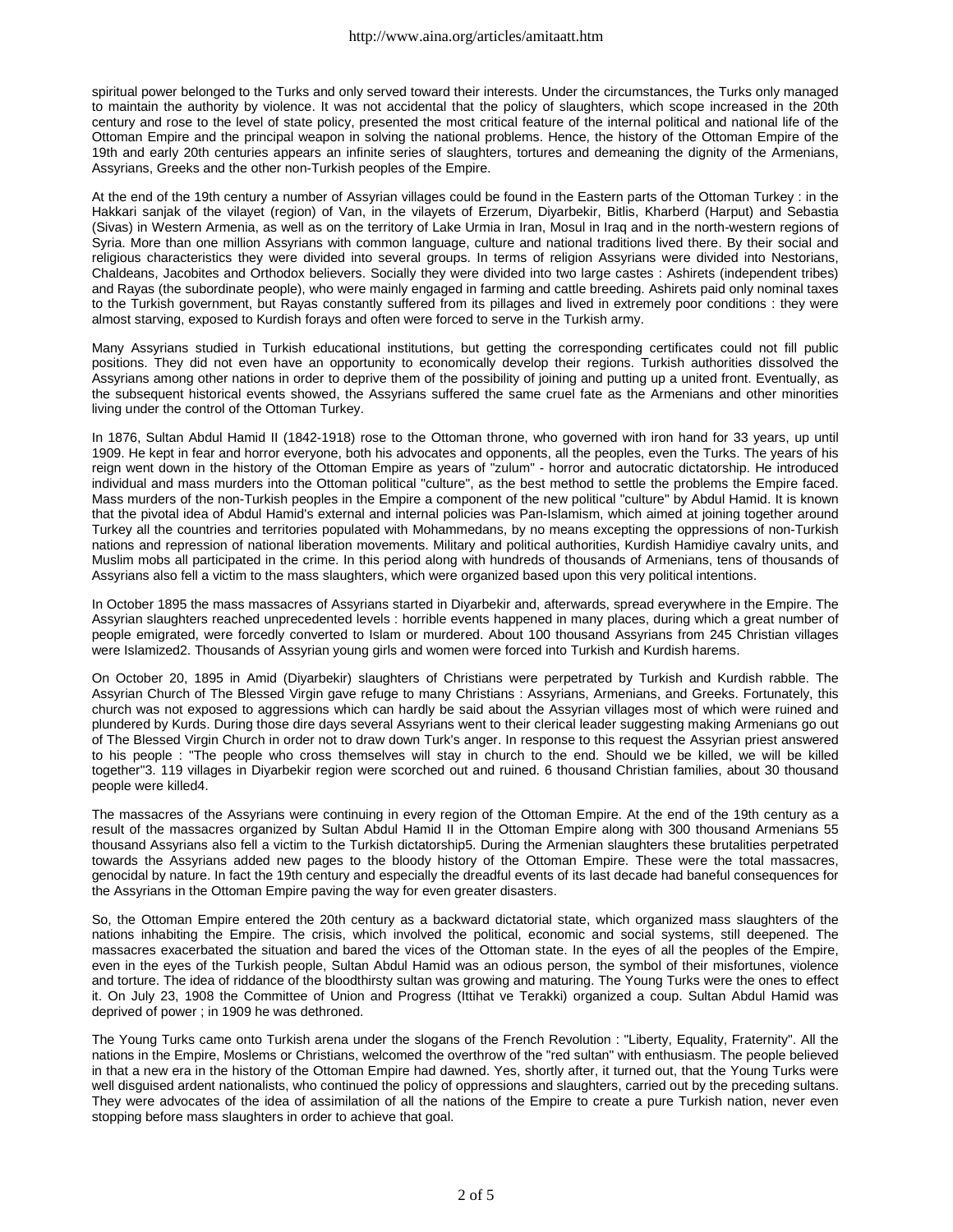As Henry Morgenthau, the American Ambassador to Turkey 1913-1916, says : "The Young Turks were not a government ; they were really an irresponsible party, a kind of secret society, which by intrigue, intimidation, and assassination, had obtained most of the state"6.

It was stated in the Young Turks' party program : "Sooner or later all the nations under Turkish control will be turned into Turks. It is clear that they will not convert voluntarily and we will have to use force"7. During one of the secret meetings a Young Turkish ideologist Dr. Nazeem said : "The massacre is necessary. All the non-Turkish elements, whatever nation they belong to, should be exterminated"8.

So, as we can see, the figures changed, new rulers came, the policy persisted. And the problem of minorities, racial and religious, had been to a large extent solved by the simple method of extermination9.

On August 1, 1914 World War I broke out. World War I was a most tragic episode in the history of mankind, which, certainly, didn't go past the Assyrian nation. The Ottoman Turkey officially joined in the war on October 29, 1914. Turks thought that participation in the war will considerably raise Turkey's authority, satisfy their vanity and dignity. In fact this war was a good opportunity for Young Turks to test the viability of the all-Turkish ideas in practice, to realize their aggressive and wild plans, which met with support among the military-feudal, bourgeois, ittihatic-chauvinistic elite. Talaat Pasha, Turkish Minister of Interior, in a conversation with Dr. Mordtman, the dragoman of the German Embassy in Instanbul, said : "Turkey is intent on taking advantage of the war in order to thoroughly liquidate its internal foes, i.e., the indigenous Christians, without being thereby disturbed by foreign intervention"10. A central committee member Union and Progress Bahaeddin Shakir told almost the same : "We are in war, there is no threat of intervention by Europe and the Great Powers, and the world press either will not be able to voice a protest. Even if we do not succeed, the problem will become an accomplished fact, the voices will calm down, and no one will dare to express a protest. We should make use of this exceptional situation as much as possible. This kind of opportunity is not always available ..."11.

The subsequent events showed that Turks really were not afraid of the Great Powers' intervention and perpetrated massacres of a number of nations in the Ottoman territory. The Assyrians also did not elude the mass slaughters and forced emigration. The genocide of the Assyrians was perpetrated with unspeakable brutality. From May, 1915 mass murders and deportation of the Armenians and Assyrians began in the regions of Bitlis, Diyarbekir, Erzerum, Kharberd, Sivas and Van. The expelled Assyrians, attended by armed detachments of Turks, were exiled to the deserts of Syria and Mesopotamia.

The American Ambassador H. Morgenthau says : "When the Turkish authorities gave the orders for these deportations, they were merely giving the death warrant to a whole race ; they understood this well, and, in their conversations with me they made no particular attempt to conceal the fact"12.

The extermination of the Christians in Diyarbekir was controlled by the head of that region Reshid Bey. The Assyrians of Mardin, Midyat and Jezire regions were especially badly hit by the Turkish massacres. The priest of local Chaldean Assyrians Joseph Naayem reported that "since April 8, 1915 horrible massacres had taken place : Turks gathered men above 16, beat, tortured, killed them, and afterwards put turbans on their heads and photographed them in order to prove the world in future that Christians oppressed Mohammedans13.

In September 1916 the American periodical "Martyred Armenia" translated from the "Original Arabic" an article by an Arab eyewitness of massacres, Fayez El Ghosein, where the author adverted to the slaughters of the Assyrians in Diyarbekir : "In Midyat and Mardin an order was issued to murder only Armenians, and not to disturb the members of all the other communities. Learning about the misfortune of their brothers (the Armenians) the Assyrians immediately took a position in three villages close to Midyat and rebuffed the Turkish army exhibiting bright examples of valour. ...The Assyrians fully recognized that they were dealing with a deceitful state, which will tomorrow withdraw the promise of not disturbing them and will strike more badly those whom it had granted a pardon yesterday"14.

Jevded Bey, the governor of the region of Van, a person with a number of negative characteristics, who was a master of misdeeds, conspiratorial plans and at the same time was specialized in lying and shamming, had a "butchers' battalion" comprised of 8,000 soldiers. Jevded organized horrible massacres of the Assyrians in this region never seen before. One of the striking examples of this was the terrible slaughter organized in Hakkari region in spring 1915, where Turks murdered about 60 thousand Assyrians. Then during the following years about 70 thousand Assyrians were annihilated : some of them were murdered, others starved to death or were killed in the battles against Mohammedans.

In early June 1915 mass slaughters of Assyrians took place also in the northern part of region of Van. The village Qochanis, which was considered the Assyrians' clerical leader Mar-Shimoun's residence, was totally destroyed. The patriarchy building was scorched out.

On June 30, 1915 Leslie A. Davis, the American Consul in Harput 1914-1917, wrote to US Ambassador H. Morgenthau : "Turks have found another way of exterminating the Christians - forced emigration. On June 18 it was publicly announced that all the Armenians and Assyrians should leave Harput within five days"15.

Hundreds of children were bayoneted by the Turks and thrown into the Euphrates, and how men and women were striped naked, tied together in hundreds, shot, and then hurled into the river. In a loop of the river near Erzinghan, ...the thousand of dead bodies created such a barrage that the Euphrates changed its course for about a hundred yards16.

Unfortunately, during the World War I the Assyrian massacres were carried out also on the territory of Iran, which had proclaimed itself a neutral country on November 2, 1914. On the Iranian side of the border a catastrophe took place during five months of Ottoman occupation in 1915 (January to May). Kurdish tribes and Ottoman troops moved in to an area characterized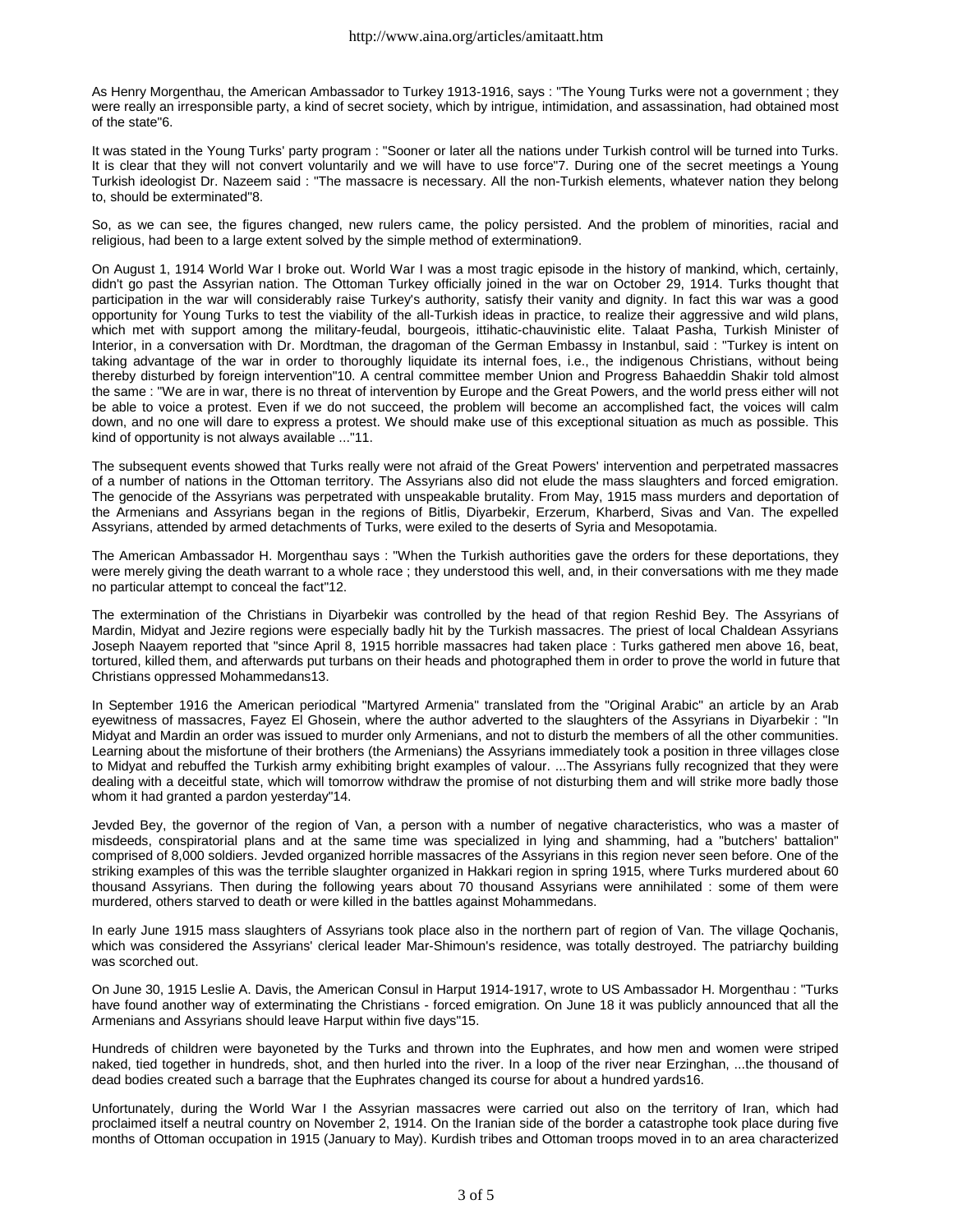by anarchy. The Ottoman occupation of the Urmia was very bloody and the atrocities grew in violence once it became clear that the Russian army along with its Assyrians volunteers were returning. The first major massacre committed by Ottoman troop in Iran on defenceless civilians took place at the village of Haftevan at the end of February 1915. Assyrian males from the area between Dilman and Khosrowa were assembled allegedly for registration, but instead were slaughtered in very primitive fashion. In the town of Urmia Ottoman officials entered the French mission compound on February 12 and seized more than 150 persons. Sixty of these men were kept in jail. Some were hanged just outside the city gates and the rest were shot at Jewish Hill cemetery on February 23. The inhabitants of the outlying village of Gulpashan were massacred and plundered despite having paid "protection" money to authorities17. The actual number of deaths during this time has never been calculated, but they must have been enormous.

R. Stafford, an Englishman who was the former administrative inspector of Iraq's Ministry of Foreign Affairs, fairly observed : "It would be a great progress for Turks if they could show that regardless of what happened to the Armenians, another Christian community in Turkey (the Assyrians) is quite satisfied with its fortune"18. And what was their fortune ?

The strategy of the slaughters, the way they were organized and carried out served as an irrefutable evidence of the slaughterers' decision to totally exterminate a nation whose striving for unity, the desire to be loyal to its national identity and the Christian religion was impossible to destroy or shatter for a long time. Doomed to a total extermination, this outcast nation could rely only on its desperate bravery. The Assyrians really did not let that villainous crime be committed in obscurity. Even though unarmed, they fought to the very end without a slightest hope of victory.

As it can be seen, the Assyrians, being a national and religious minority, were in a dependent position in the society they lived. This means that in the existing Ottoman regime, this nation had to suffer oppression and different forms of deprivation of rights. The antichristian oppressions became more acute especially because of the existing religious hostility towards this nation.

Andr, Mandelstam, the first dragoman of the Russian Embassy at Constantinople wrote : "The Young Turk government was able to only partly carry out its plan to establish a radically turkified Ottoman Empire by way of profiting from the opportunities afforded by the Great War. Nevertheless, it succeeded in destroying approximately one million Armenians, and hundreds of thousands of Greeks, Lebanese, Assyro-Caldeans"19. In reality, as we know today 1,5 million Armenians20 and 750,000 Assyrians were subjected to genocide during World War I.

In November, 1916 the New York Times published Dr. W. Rockwell's (Professor in Union Theological Seminary and member of American Committee for Armenian and Syrian relief) article entitled "The Total of Armenian and Syrian Dead", where telling about the Armenian massacres in Turkey the author wrote : "How many Armenians and Syrian non-combatants have died of disease, hardship, or violence during the last two years ? ...The Armenians are not the only unfortunates ; the Syrians (Assyrians) also have been decimated. Great numbers of them have perished, but no one knows how many"21.

Another American periodical, newspaper the Atlantic Monthly wrote : "In six months the Young Turks succeeded in doing what the Old Turks were unable to accomplish in six centuries. The extermination of the Armenians is well under way. Thousands of Assyrians have vanished from the face of the earth"22.

Thus, during the World War I in the Ottoman Turkey and the adjacent Turkish territories a real genocide was implemented according to the criteria of international law. The Ottoman Turkey and the Great Powers are guilty of the bloody massacres of both Armenians and Assyrians. With the criminal connivance of the Great Powers and taking the opportunity presented by the martial law Turkey committed the gravest crime against mankind - genocide. The criminal policy of Sultan Abdul Hamid II and the Young Turks against the Armenians and Assyrians permits us to conclude that at the end of the 19th - early 20th century the Ottoman state developed into a genocidal state and became the cradle of genocide.

But the tragedy of Assyrians did not come to the end with this. Both during the World War I and after it the Assyrian nation bled both from the Europe's incitements and from the slaughters and oppressions organized by Turkish, Kurdish, Iranian and Arabic tyrants.

## So, as we could see

The Assyrian Genocide was an alleged genocide against the Assyrian population of the former Ottoman Empire and Ottoman Turkey. Those supporting the genocide theses claim that the Assyrian population of the Eastern parts of Ottoman Turkey were forcibly relocated and massacred by Turkish and Kurdish forces during the years 1895-1896 under the regime of Sulat Abdul Hamid II and during WWI (1914-1918) under the regime of the Young Turks.

Reasons for the genocide vary. Since Armenians and Greeks also claim they were the subject of forced relocations and barbaric executions, some cite religious persecution against the Christian community of Anatolia as the cause. Others, including the Turkish government, claim that the Assyrians and Armenians sought autonomy from the Ottoman Turkey and joined the invading Russian army in the east. The Assyrian and Armenian communities, as Turkey claims, were seen as a threat and as a result were relocated to the Syrian Desert. Many deaths occurred on the "Death Marches" from starvation and dehydration, which Turkey claims was an accident.

The total death toll of Assyrians is unknown, but some estimates claim that 500,000-750,000 of them were killed.

The Assyrian question needs an international solution. This problem has so far been out of the limelight of the world community. For the reestablishment of justice, recognition of the national identities and cultural development it is essential that Turkey be condemned, as :